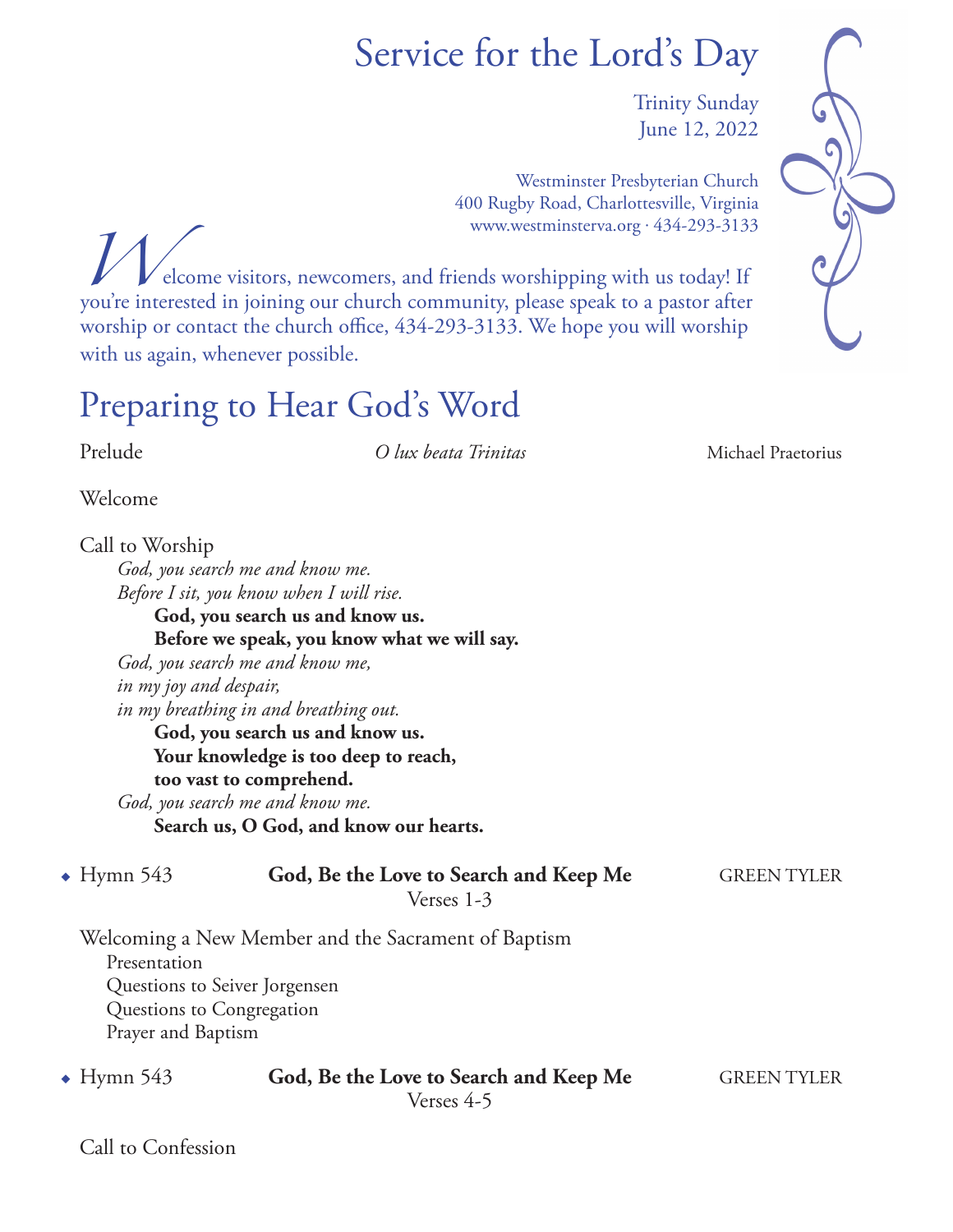Prayer of Confession **God, we confess that we do not always understand your ways. We are easily discouraged when life takes unexpected turns, and our carefully laid plans and dreams come to nothing. We confess that we are quick to give up when things get difficult and quick to question your presence and your power. Forgive us. Grant us patience to wait for your good timing. Open our eyes to recognize your leading in our lives to listen for your gentle whisper when we least expect it. And then give us courage to step out in faith and obedience, trusting in your leading, even when we cannot yet see the outcome.**

#### Silent Prayers

• Sung Response GTG 437

**You are the Lord, giver of mercy! You are the Christ, giver of mercy! You are the Lord, giver of mercy!**

#### Assurance of Forgiveness

 *Do not lose heart. When we call, God hears us; when we confess, God forgives us. We believe and so we proclaim:*

**In Jesus Christ, we are forgiven, renewed, and restored.**  **Thanks be to God. Amen.**

#### • Sung Response HS 22

**All glory be to God on high, And peace on earth from heaven, And God's good will unfailingly Be to all people given. We bless, we worship You, we raise For Your great glory thanks and praise, O God, the great Creator.**

 $\bullet$  Passing of the Peace

*As God's forgiven people, we can bring peace, forgiveness, and new life to the world. The peace of Christ be with you.* **And also with you.**

Commissioning of the Pilgrims

### God's Word to Us

Epistle Lesson Ephesians 4:25-5:2

• Hymn 765 **Song of Hope** ARGENTINA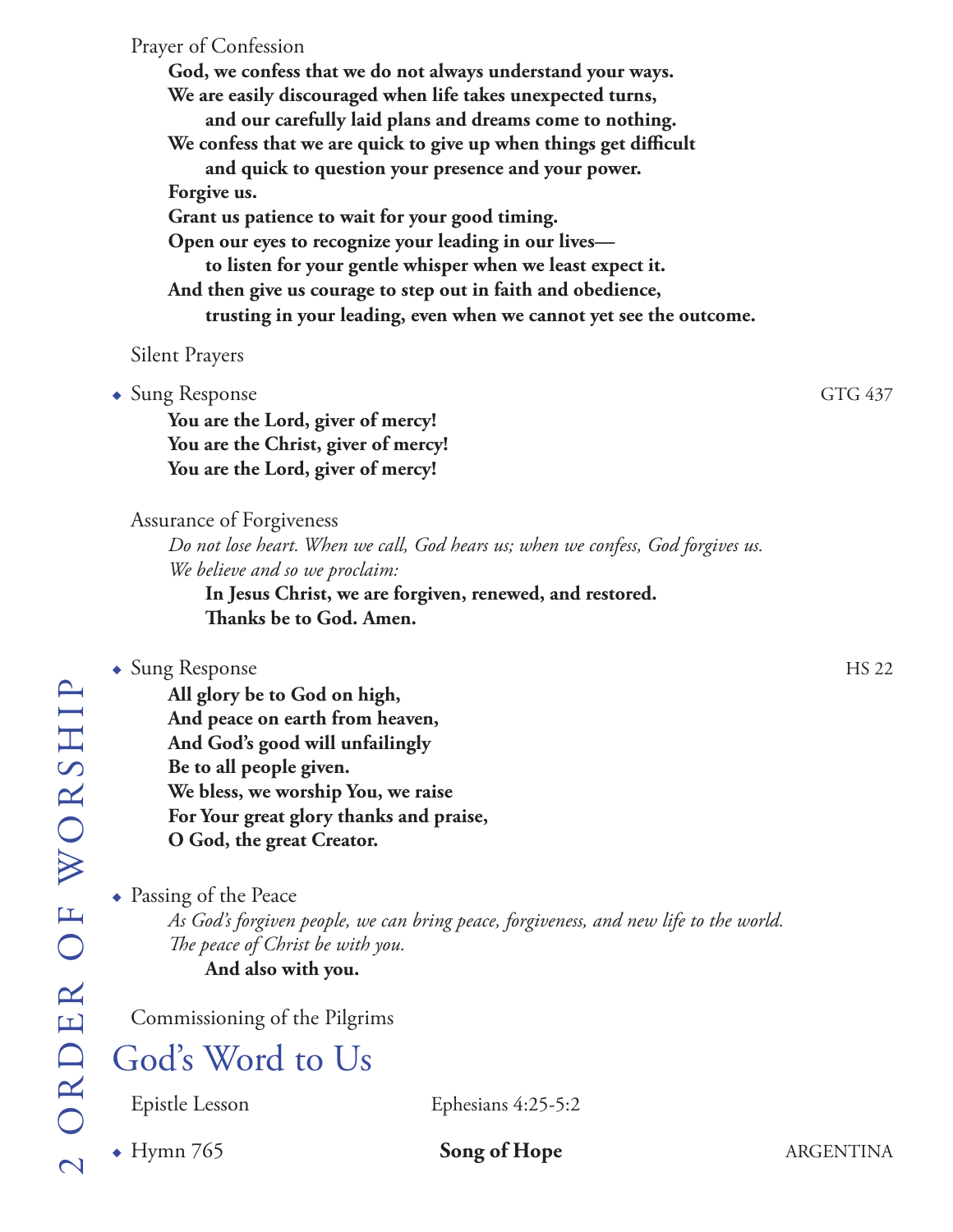| Old Testament Lesson                                                                                                                                                                                                  | 1 Kings 19:4-13a                                                                                                                                                                                                                                                                                                                                                                                                                                                                                                                                    |                             |                                 |
|-----------------------------------------------------------------------------------------------------------------------------------------------------------------------------------------------------------------------|-----------------------------------------------------------------------------------------------------------------------------------------------------------------------------------------------------------------------------------------------------------------------------------------------------------------------------------------------------------------------------------------------------------------------------------------------------------------------------------------------------------------------------------------------------|-----------------------------|---------------------------------|
| Sermon                                                                                                                                                                                                                | <b>Breathing Lessons</b>                                                                                                                                                                                                                                                                                                                                                                                                                                                                                                                            | Ken Henry                   |                                 |
| Responding to God's Word                                                                                                                                                                                              |                                                                                                                                                                                                                                                                                                                                                                                                                                                                                                                                                     |                             |                                 |
| Prayers of the Congregation and the Lord's Prayer                                                                                                                                                                     |                                                                                                                                                                                                                                                                                                                                                                                                                                                                                                                                                     | Glory to God hymnal, pg. 35 |                                 |
| Offertory<br>If I take the wings of the morning,<br>And dwell in the uttermost parts of the sea,<br>Even there shall Thy hand lead me,<br>And Thy right hand shall hold me.                                           | The Wings of the Morning                                                                                                                                                                                                                                                                                                                                                                                                                                                                                                                            | Alice Parker                |                                 |
| • Presentation of the Offering<br>Praise God from whom all blessings flow;<br>Praise Christ, all people here below;<br><b>Praise Holy Spirit evermore;</b><br>Praise Triune God, whom we adore. Amen.                 |                                                                                                                                                                                                                                                                                                                                                                                                                                                                                                                                                     | GTG 607                     |                                 |
| we give thanks for your presence in the world<br>By the power of your Holy Spirit,<br>through Jesus Christ, our Lord. Alleluia! Amen.                                                                                 | Thanksgiving for Faithful Service and Blessing of Departing Members<br>God in whom we live and move and have our being,<br>For our fellowship in Jesus Christ, and for the love which has sustained us.<br>Faithful God, keep, preserve and protect Ken and Heather.<br>make them salt of the earth and light for the world.<br>Lead them to new opportunities for growth and service and rest,<br>secure in the faith that binds us forever in the Body of Christ.<br>In every time and in every place, may we offer you our highest and our best, |                             |                                 |
| $\bullet$ Hymn 295                                                                                                                                                                                                    | Go to the World!                                                                                                                                                                                                                                                                                                                                                                                                                                                                                                                                    | <b>SINE NOMINE</b>          | $\Box$<br>$\blacktriangleright$ |
| • Charge and Benediction                                                                                                                                                                                              |                                                                                                                                                                                                                                                                                                                                                                                                                                                                                                                                                     |                             |                                 |
| <b>Benediction Response</b><br>May the road rise to meet you,<br>may the wind be ever at your back,<br>may the sun shine warm upon your face,<br>and the rain fall soft upon your fields,<br>and until we meet again, | Irish Blessing<br>may God hold you ever in the palm of God's hand.                                                                                                                                                                                                                                                                                                                                                                                                                                                                                  | <b>Bob Chilcott</b>         | WORSHIP                         |
| Postlude                                                                                                                                                                                                              | Gloria tibi Trinitas                                                                                                                                                                                                                                                                                                                                                                                                                                                                                                                                | John Bull                   |                                 |
| $\bullet$ Please stand, as you are able.                                                                                                                                                                              |                                                                                                                                                                                                                                                                                                                                                                                                                                                                                                                                                     |                             | $\mathcal{C}$                   |

*The flowers today are given by Ruth Wadlington in loving memory of Walter Wadlington.*